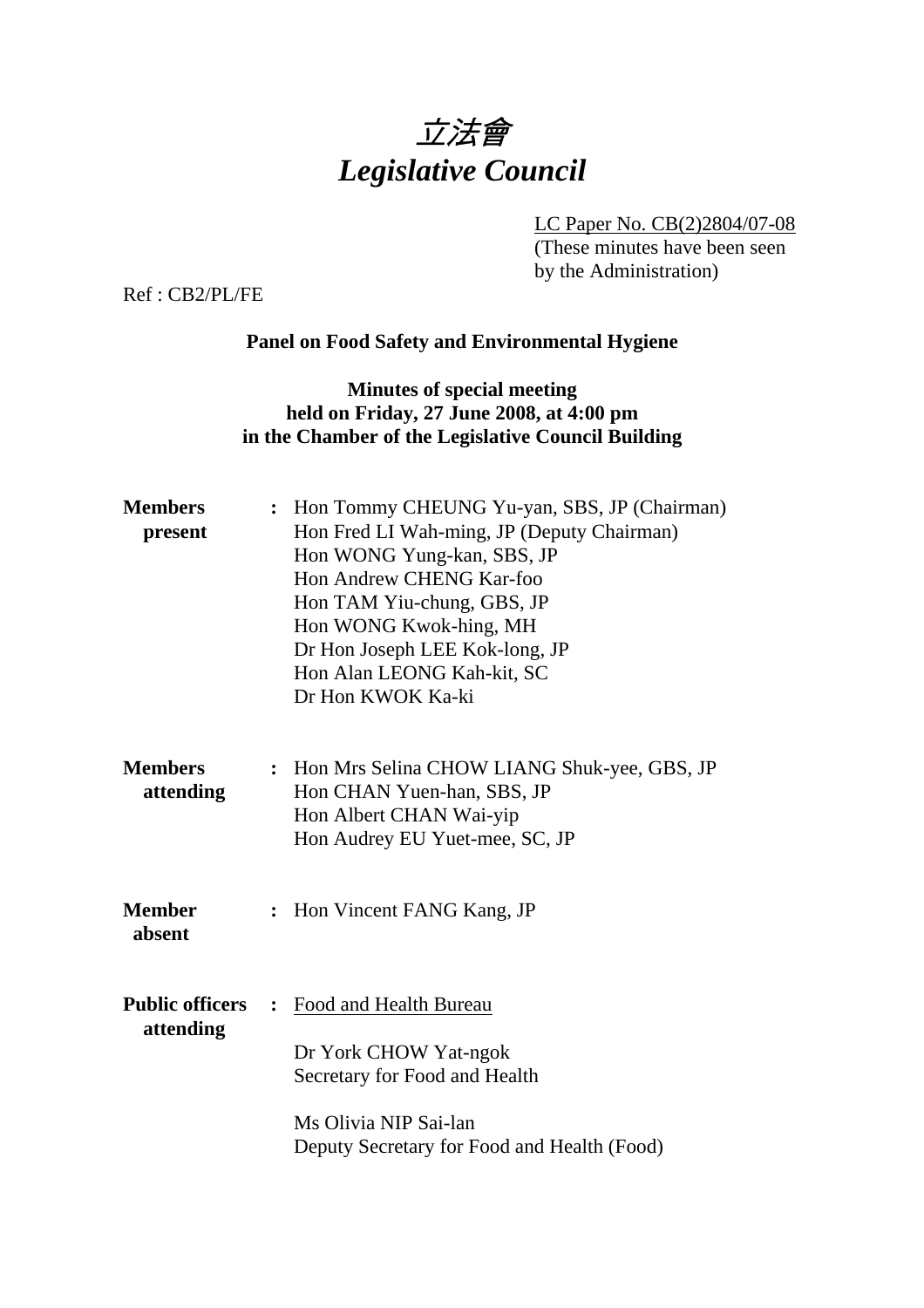| ı. | L |
|----|---|
|    |   |

Mr Owin FUNG Ho-yin Principal Assistant Secretary for Food and Health (Food)3 Food and Environmental Hygiene Department Mr CHEUK Wing-hing Director of Food and Environmental Hygiene Ms Alice LAU Yim Deputy Director of Food and Environmental Hygiene (Environmental Hygiene) Agriculture, Fisheries and Conservation Department Miss CHEUNG Siu-hing Director of Agriculture, Fisheries and Conservation Dr Thomas SIT Hon-chung Assistant Director (Inspection and Quarantine) Dr LIU Kwei-kin Assistant Director (Agriculture) Attendance by : Hong Kong Poultry Wholesalers and Retailers Association **invitation** Mr WONG Wai-chuen Chairman Mr LAU Chun-san Secretary The New Territories Chicken Breeders Association Limited Mr WONG Yee-chuen Chairman Mr FONG Chi-hung Co-Chairman Fresh Poultry Wholesaler Association Mr Tommy HUI Hon-man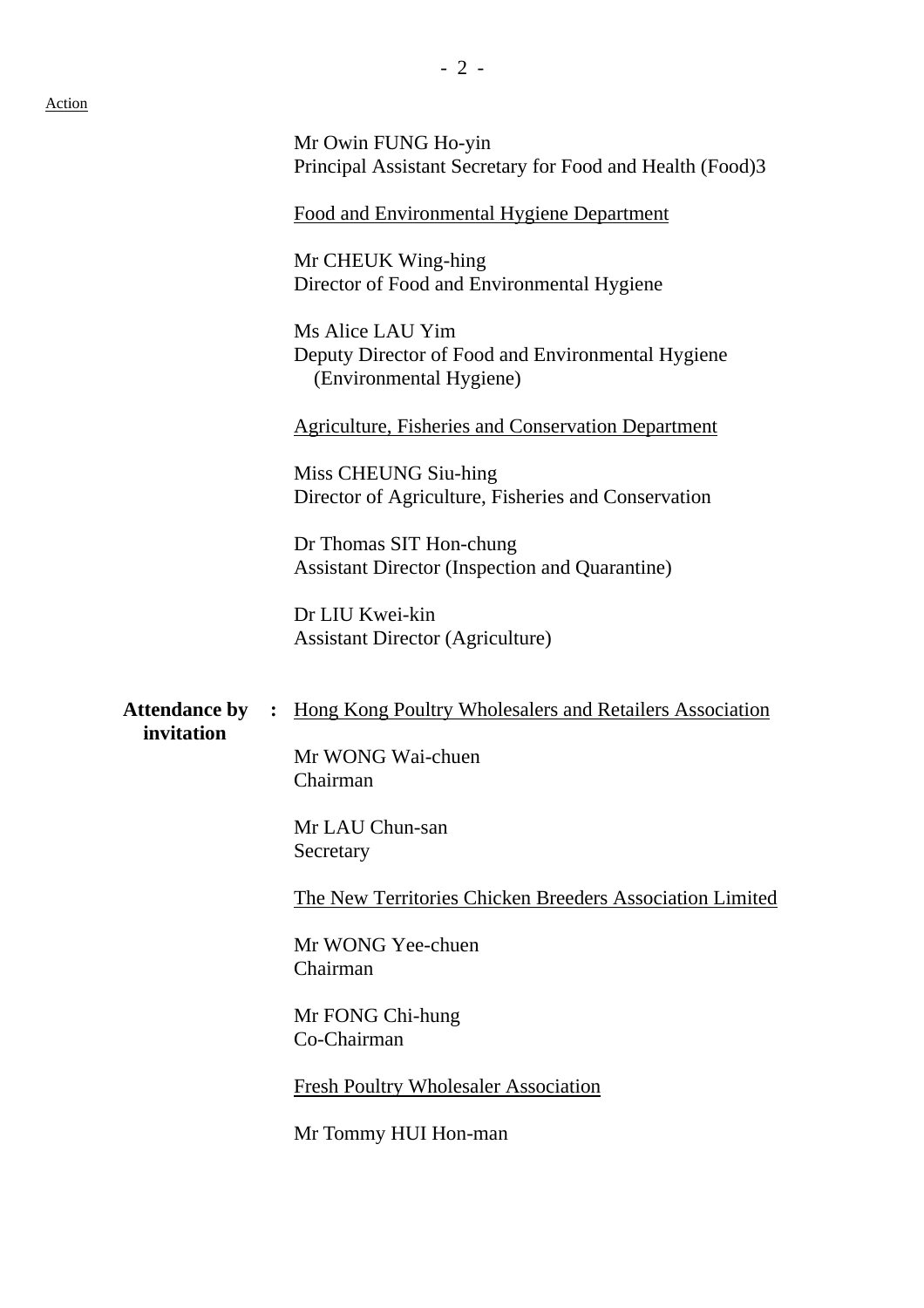#### Kowloon Poultry Transporter and Poulterer Association

Mr WONG Tak-leung Chairman

Mr CHAN Tak-sing General Affairs Officer

Honwal Healthy Agro Products Co Ltd

Mr KWOK Ming-cheung **Director** 

The World's Poultry Science Association (Hong Kong Branch)

Mr Peter WONG Chun-kow President

Hop Shing Co Ltd

Mr MAN Yun-fai Partner

Mr CHAN Wing-leung Assistant

Kowloon Poultry Laan Merchants Association

Mr NG Chi-kin Chairman

Mr LEUNG Fu-man Vice Chairman

Hong Kong and Kowloon Poultry Dealers and Workers Association

Mr NG Ka-lok

Mr WONG Pak-wing

*"* Hong Kong Day-old Chicks Development Association" (香港雞苗發展協會)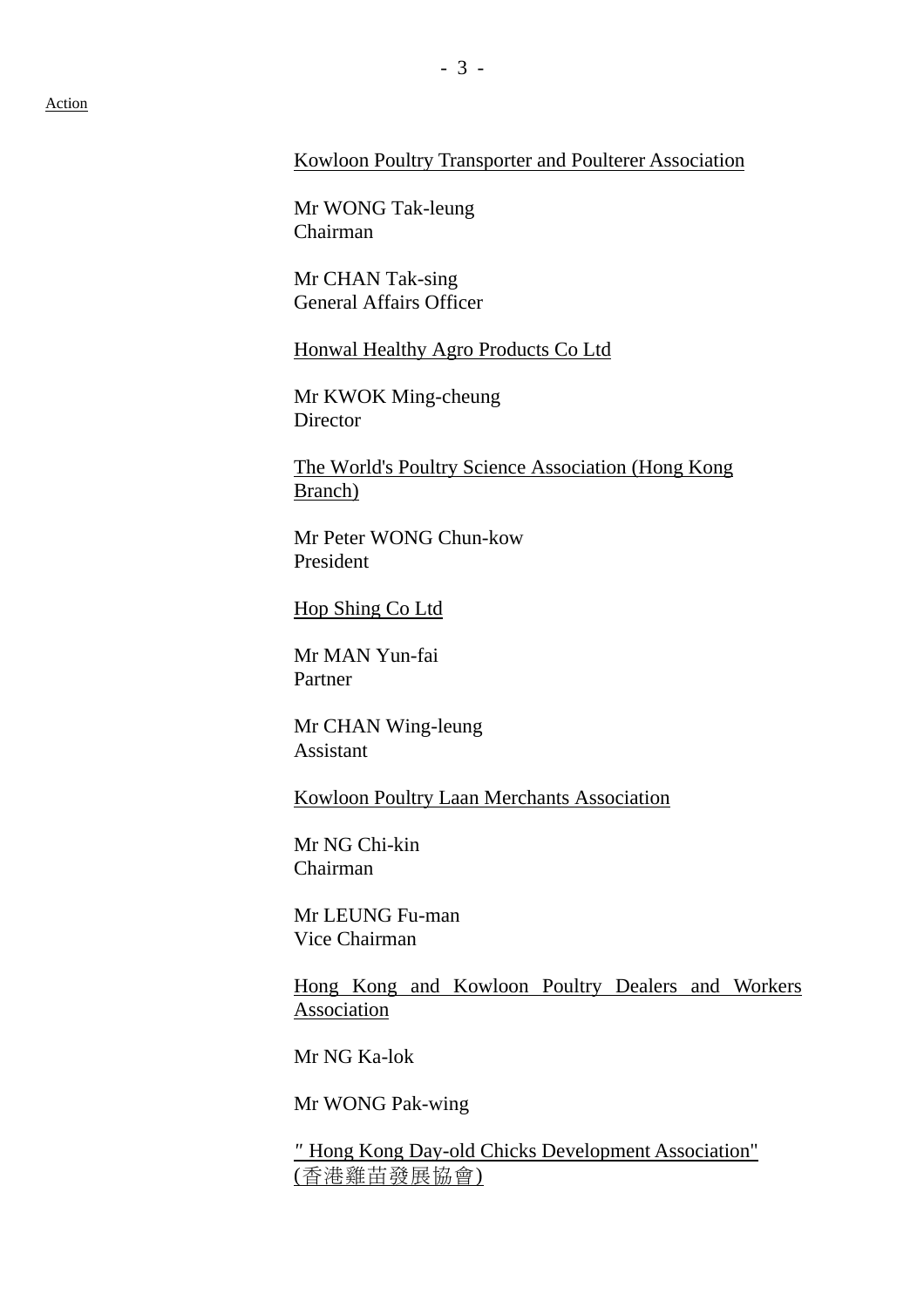|                               | Mr TSE Wing-hum<br>Vice Chairman                       |  |
|-------------------------------|--------------------------------------------------------|--|
|                               | Mr CHAN Wai-chung<br>Committee member                  |  |
|                               | <b>Hong Kong Poultry Wholesalers Association</b>       |  |
|                               | Mr TSUI Ming-tuen<br>Chairman                          |  |
|                               | <b>Poultry Trade Workers Union</b>                     |  |
|                               | Mr LEE Yuet<br><b>Committee Member</b>                 |  |
| <b>Clerk</b> in<br>attendance | : Miss Flora TAI<br>Chief Council Secretary (2)2       |  |
| <b>Staff</b> in<br>attendance | : Mr Stephen LAM<br><b>Assistant Legal Adviser 4</b>   |  |
|                               | <b>Ms Alice LEUNG</b><br>Senior Council Secretary (2)1 |  |
|                               | <b>Ms Anna CHEUNG</b><br>Legislative Assistant (2)2    |  |
|                               |                                                        |  |

**I. Precautionary measures to be taken against H5N1 virus and proposed compensation package for poultry trade**  [LC Paper Nos. CB(2)2446/07-08(01), CB(2)2279/07-08(01) and (02)] [FCR(2005-06)28, FCR(2001-02)10 and FCR(2003-04)67]

#### Presentation by the Administration

#### *Prohibition of overnight stocking of live poultry at retail outlets*

Secretary for Food and Health (SFH) briefed members on the Administration's paper in regard to the proposals on banning overnight stocking of live poultry at retail level and offering a buyout package for the live poultry trade which was tabled at the meeting [LC paper No. CB(2)2446/07-08(01)]. SFH informed members that live chicken sales would be resumed on 2 July 2008 with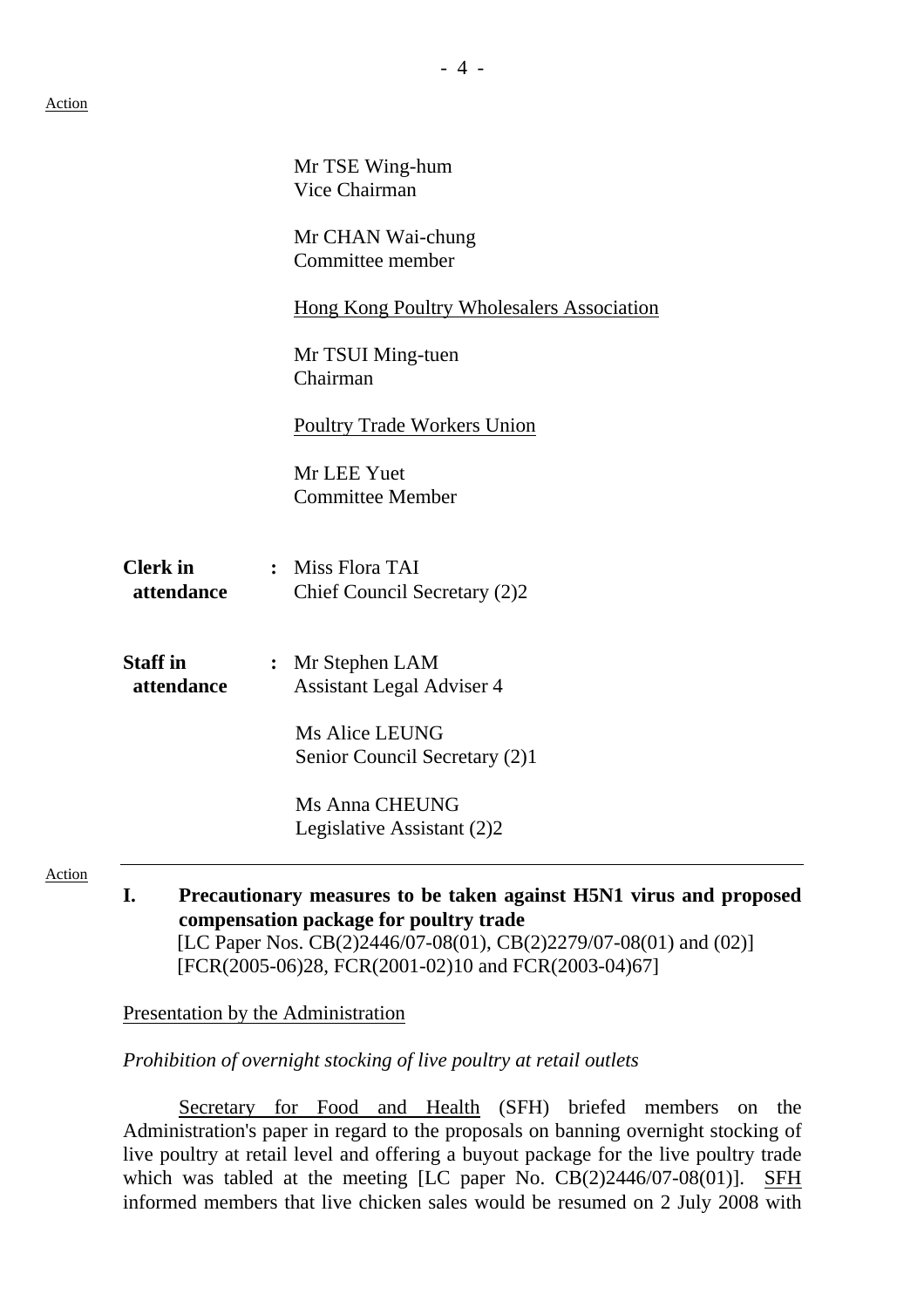- 5 -

the introduction of daily slaughtering of unsold live chickens at retail outlets. He pointed out that the new requirement of "no overnight live poultry" at retail level was essential to the protection of public health through minimizing the risk of avian influenza outbreak at the retail level, especially after the resumption of live poultry retail sales. The compulsory slaughtering of live poultry by 8:00 pm each day under the new requirement would help avoid the accumulation of virus in the environment of retail outlets. The new measure would also discourage retailers to sell smuggled chickens as any unsold chicken at the close of the day's business had to be slaughtered. SFH advised that, to facilitate the implementation of prohibition of overnight stocking of live poultry at retail outlets, the amendments to the Food Business Regulation (Cap. 132X) was gazetted on 27 June 2008 and the Food Business (Amendment) Regulation 2008 (the Amendment Regulation) would come into operation on 2 July 2008.

2. Director of Food and Environmental Hygiene (DFEH) briefly highlighted the amendments to the Food Business Regulation and a copy of the Amendment Regulation was attached at Annex A to the Administration's paper. He explained that the Amendment Regulation required the slaughtering of all live poultry remaining at retail premises before 8:00 pm each day and that there would be no live poultry at retail premises between 8:00 pm each day and 5:00 am the next day. Offenders would be subject to a maximum penalty of level 5 (i.e. a fine of \$50,000) and an imprisonment for six months. DFEH said that, after the implementation of the new requirement on 2 July 2008, Food and Environmental Hygiene Department (FEHD) officers would inspect every retail outlets every day in the first month to ensure that retailers would comply with the new requirement.

# *Proposed buyout package for the affected live poultry trade*

3. SFH stressed that the proposed extra-gratia payment (EGP), as detailed in Annex B to the Administration's paper, offered to the live poultry trade was reasonable. In working out EGP and financial assistance under the proposed buyout package, the Administration had used the formulae adopted in the previous Voluntary Surrender Schemes (VSS) launched for the live poultry trade in 2004 and 2005 as the basis for calculating EPG and had suitably made some adjustments to its initial proposed packages taking into account the views of the live poultry trade. The latest proposed buyout package for the trade amounted to slightly over \$1 billion. If a substantial majority (e.g. around 90%) of the number of live poultry retailers would accept the proposed buyout package to surrender their licences/tenancies and cease their operation permanently, the Administration would offer buyout packages to farmers, wholesalers, retailers, transporters and workers. SFH said that the Administration would give one-month's time (i.e. by 24 July 2008) to poultry retailers and three-month's time (i.e. by 24 September 2008) to poultry farmers, wholesalers and transporters to decide, subject to funding approval by the Finance Committee (FC). He added that the Administration planned to seek funding approval from FC on 4 July 2008.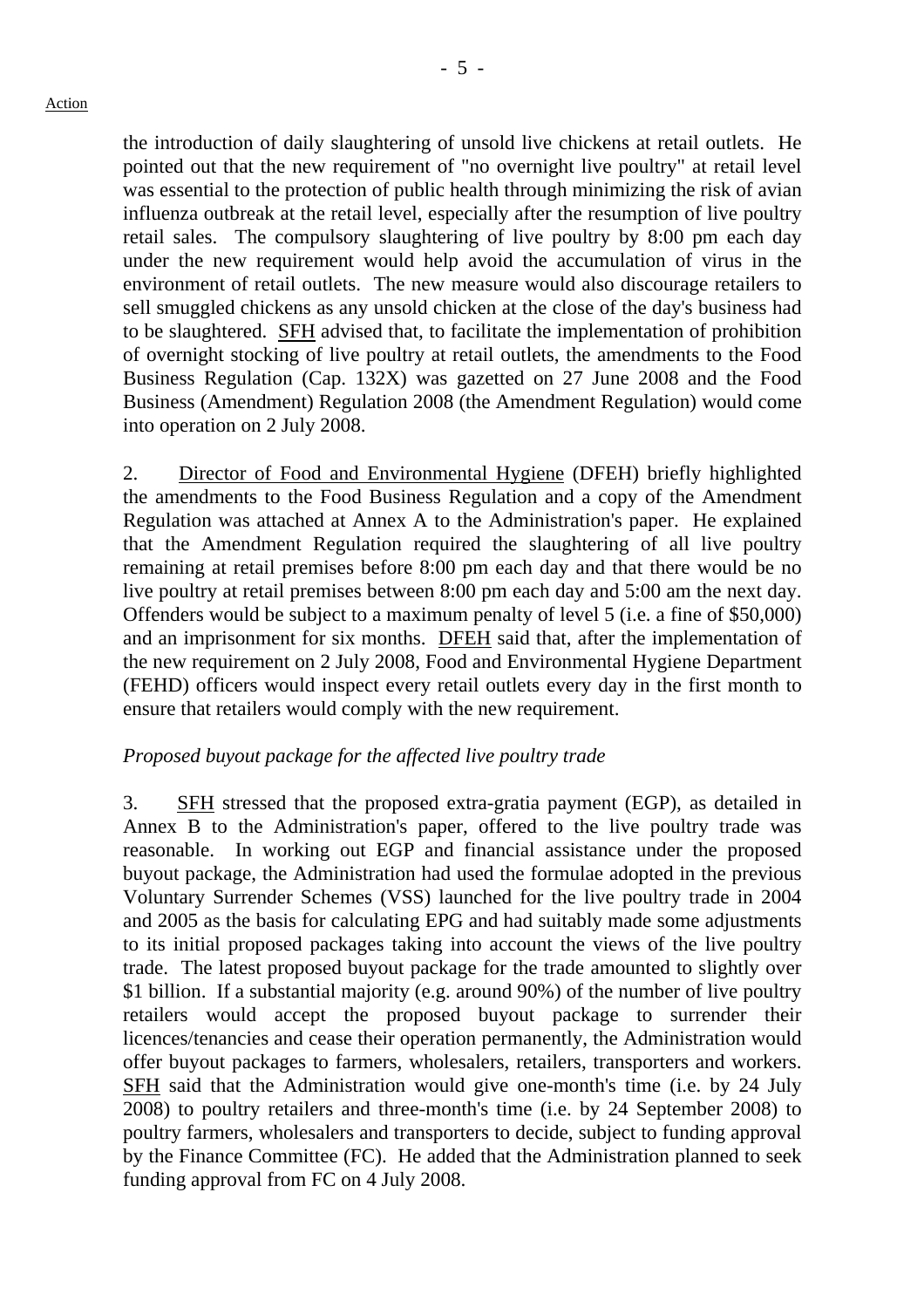4. With regard to EGP offered to retailers, DFEH said that it would be calculated in accordance with the size of the live poultry stalls which were divided into nine bands, instead of five in VSS, as detailed in paragraph 23 of the Administration's paper. On EGP for live poultry farmers, Director for Agriculture, Fisheries and Conversation (DAFC) said that the Administration would continue to adopt the more lenient factors for calculating EGP as in VSS. In addition, the Administration proposed to triple the lump sum payment of \$0.15 million for biosecurity facilities under VSS to \$0.45 million for each chicken farm. For live poultry wholesalers, transporters and workers, details of EGP and one-off grant were set out in paragraphs 22, 24 and 25 of the Administration's paper.

5. SFH advised that the Administration had made it clear that those who chose to stay in the live poultry trade would have to bear the risks of any further avian influenza outbreaks in Hong Kong. No EGP or financial assistance, other than the statutory compensation for poultry culled would be provided in the event of an avian influenza outbreak.

## Presentation of views by deputations

# *Hong Kong Poultry Wholesalers and Retailers Association [LC Paper No. CB(2)2477/07-08(01)]*

6. Mr WONG Wai-chuen presented the views of the Association as detailed in its submission. He said that live poultry retailers would find it very difficult to do business in this new mode of operating environment where live poultry was not allowed to be kept overnight at retail outlets. There would be no room for their business operation and they would be forced to cease their live poultry business. They hoped that the Administration would consider increasing the rates of EGP to them by 30% to 50%. Mr LAU Chun-san said that he shared the view of some infection control experts that the implementation of the new requirement at retail outlets could not prevent avian influenza outbreaks in Hong Kong. He pointed out that the Administration had not consulted the live poultry trades fully on whether or how such measure could be implemented, and urged the Panel to move a motion to cease the implementation of "no poultry overnight" requirement.

## *The New Territories Chicken Breeders Association Limited [LC Paper No. CB(2)2477/07-08(02)]*

7. Referring to the submission of the Association tabled at the meeting which set out the details of the facilities, devices and equipment required by the Administration in setting up a chicken farm, Mr WONG Yee-chuen questioned why the Administration did not take into account the investment of live chicken farmers on these infrastructure and facilities in calculating the proposed EGP to them. He pointed out that these facilities were requirements specified in the licensing conditions and farmers were required to renew and upkeep these facilities in good operating order. Mr WONG expressed strong dissatisfaction with the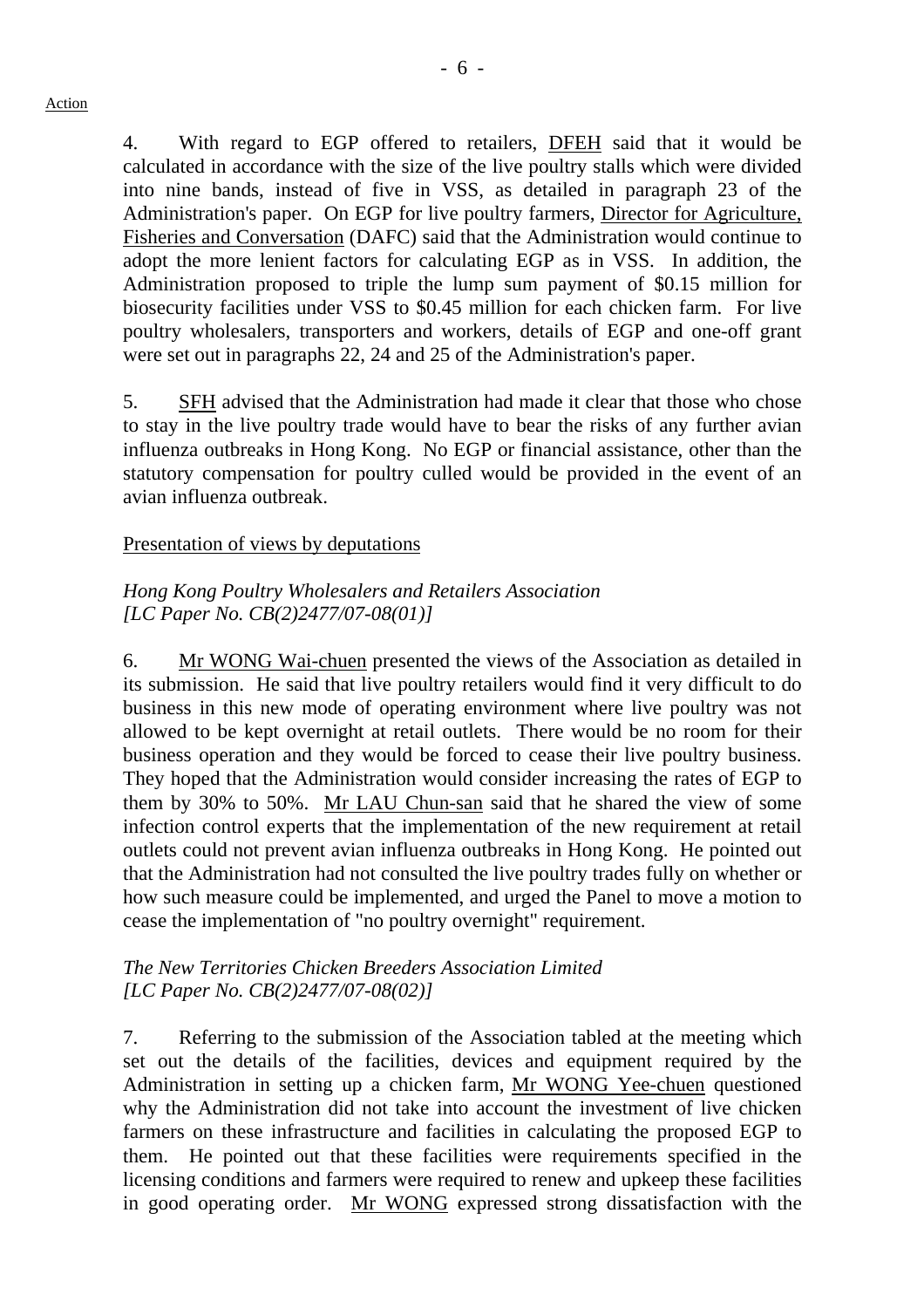Administration's offering of generous EPG to live poultry retailers and wholesalers to attract them to surrender their licences/tenancies given that the ceasing of operation of wholesalers and retailers would adversely affect farmers and force them to close down their farming business. He also urged the Administration to assist local farmers to deal with the existing 400 000 chickens at farms that had past the average marketable age.

#### *Fresh Poultry Wholesaler Association (FPWA)*

8. Mr Tommy HUI Hon-man considered that the Administration should not set a condition that, only if 90% of retailers would leave the trade, the Administration would offer buyout packages to live poultry farmers, wholesalers, retailers, transporters and workers. He was of the view that the Administration should be more flexible in this triggering percentage given that some live poultry farmers and traders would like to continue their business. The Administration should also ensure the continuous operation of the live poultry trade.

## *Kowloon Poultry Transporter and Poulterer Association (KPTPA) [LC Paper No. CB(2)2455/07-08(01)]*

9. Mr WONG Tak-leung presented the views of the Association as detailed in its submission. He expressed objection to the implementation of the new requirement of allowing no stocking of live poultry overnight at retail level and criticized that the Administration had not worked out any complementary measures. He said that the operating cost for the transporters who had monthly carpark tenancies at the wholesale market was much higher than those transporters without monthly carpark tenancies, and requested that, when working out EPG to them, the Administration should consider compensating them the amount of rent of parking spaces in the wholesale market that they had paid in the past years. Mr CHAN Tak-sing also requested that the Administration should consider allowing the existing chicken lanns operating in the Cheung Sha Wan Wholesale Food Market to change to wholesaling business of chilled live poultry so that the existing live poultry transporters renting parking spaces there could continue their business.

#### *Honwal Healthy Agro Products Co Ltd [LC Paper No. CB(2)2446/07-08(02)]*

10. Mr KWOK Ming-cheung presented the views of the company as detailed in its submission and commented that the Administration had adopted an unfair attitude towards the live poultry trade and queried about the need to implement the new requirement at retail level. Mr KWOK requested that the Administration should discuss with the Ministry of Commerce to suspend live chicken exports to Hong Kong so as to avoid oversupply of live chickens in markets and overstocking of live chickens at local farms.

*The World's Poultry Science Association (WPSA) (Hong Kong Branch)*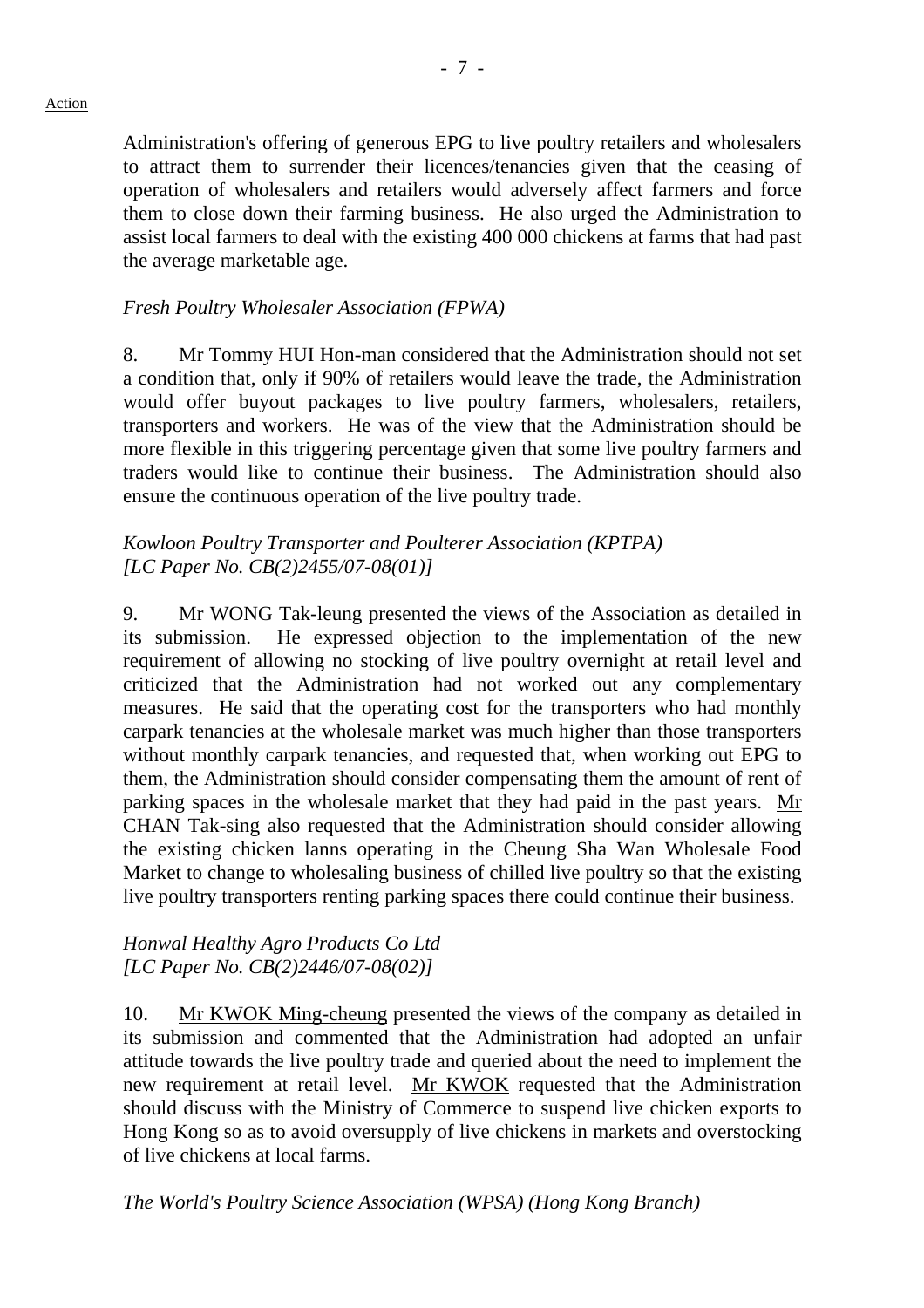## *[LC Paper No. CB(2)2455/07-08(02)]*

11. Mr Peter WONG Chun-kow presented the views of the Association as detailed in its submission. He pointed out that, since 2003, there were about several tens of millions of live chickens sold in the retail outlets in Hong Kong but no single live chicken had been infected with H5N1 avian influenza virus. Given that there was "zero risk" of avian influenza infection to the public, he doubted how the Administration could further reduce the "zero risk" by implementing the enhanced daily cleansing measure at retail level. He criticized that the implementation of such measure would wipe out the whole live poultry trade in Hong Kong.

# *Hop Shing Co Ltd*

12. Mr CHAN Yun-fai said that the chicken feed manufacturers, suppliers and workers of the chicken feed trade were a group of people that had all along been neglected by the Administration. Despite that they had reflected their concerns and difficulties to the Administration, they did not receive any positive response from the Administration. He further said that, similar to live poultry farms, the business operation of chicken feed trade also involved huge capital investment and, if local farms ceased to operate, the manufacturers and traders of the chicken feed trade would be affected greatly and might be forced to close their business. He hoped that the Administration would also consider providing compensation to them.

*Kowloon Poultry Laan Merchants Association [LC Paper No. CB(2)2455/07-08(03) and CB(2)2477/07-08(03)]* 

13. Mr LEUNG Fu-man presented the views of the Association as detailed in its submissions. He said that the new requirement would leave no room for operation for wholesalers. He requested that the Administration should suitably adjust EPG to the poultry lann merchants and allow them to switch to the chilled poultry wholesale business at the existing lanns in the wholesale food market.

## *Hong Kong and Kowloon Poultry Dealers and Workers Association*

14. Mr NG Ka-lok said that most of their members were live poultry stall traders at the public markets managed by FEHD. He considered that the Administration should further adjust the proposed EGP to retail stalls of the size from less than  $15 \text{ m}^2$  to 45 m<sup>2</sup> given that all stalls were given the same permission to sell live poultry irrespective of their sizes of areas. Mr NG suggested that the Administration should increase slightly the one-off grant to the affected live poultry workers having regard that it might take them a long time to switch to another trade.

*"Hong Kong Day-old Chicks Development Association" (*香港雞苗發展協會*) [LC Paper No. CB(2)2455/07-08(04)]*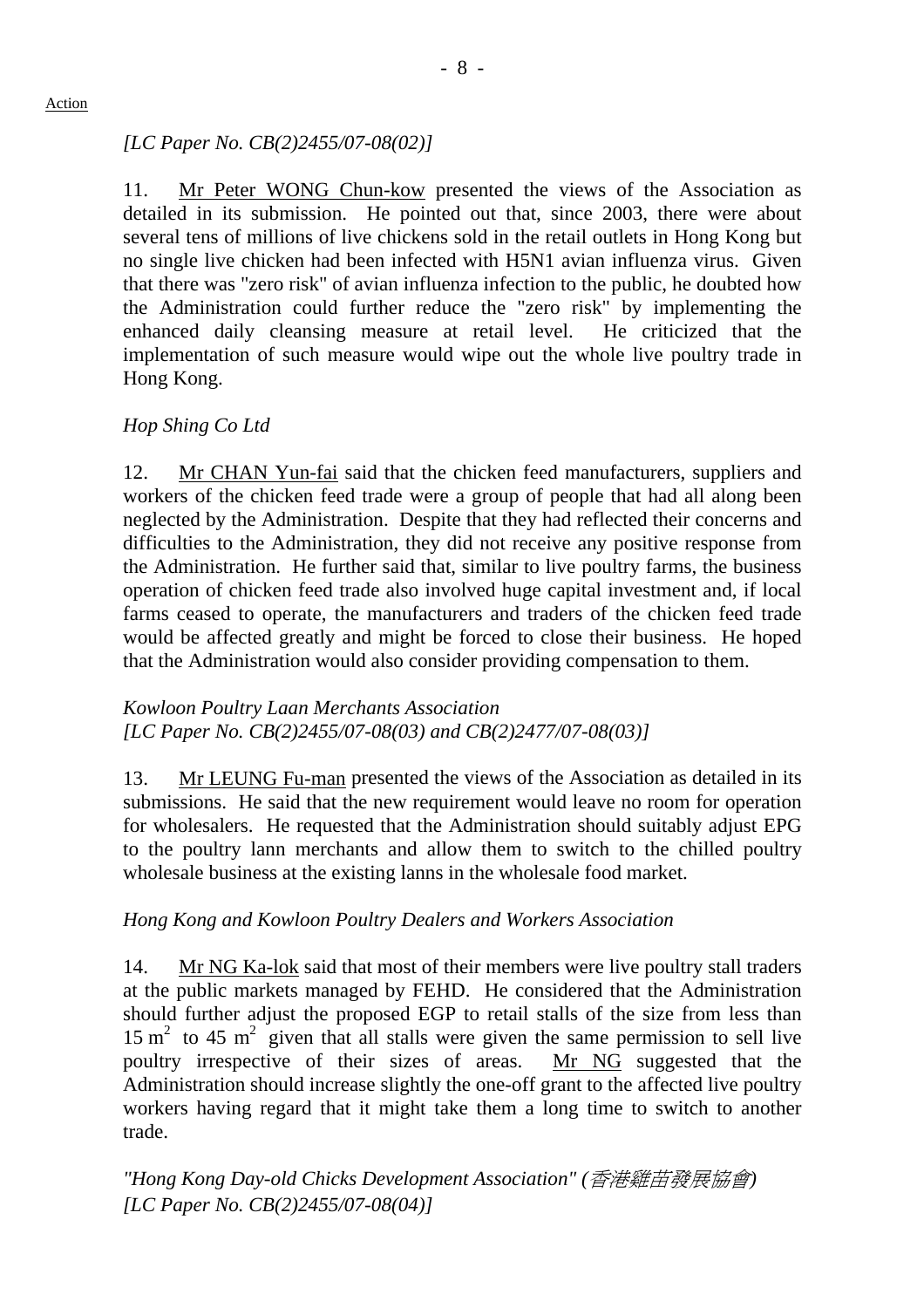- 9 -

15. Mr TSE Wing-hum presented the views of the Association as detailed in its submission. He said that he doubted whether there was a need for banning the importation of day-old chicks from the Mainland given that there was no avian influenza outbreak at local chicken farms. He said that, as they had to place their order for day-old chicks from the Mainland one month in advance, they were required to take up the responsibility for compensation to the Mainland farms due to the import ban of day-old chicks. He said that they would be affected greatly if the whole live chicken trade would be wiped out. He hoped that the Administration would address to their concern and provide reasonable compensation. Mr CHAN Wai-chung pointed out that, as day-old chicks trade and live chickens trade were interrelated to each other, the Administration should also provide compensation to the day-old chicks trade.

## *Hong Kong Poultry Wholesalers Association (HKPWA) [LC Paper No. CB(2)2455/07-08(05 )]*

16. Mr TSUI Ming-tuen presented the views of the Association as detailed in its submission. He queried about the formula used by the Administration in calculating the proposed EGP for the wholesalers and considered that the Administration should also take into account the licence fee, the rents and the profits of the wholesalers in working out the EGP.

# *The Poultry Trade Workers Union [LC Paper No. CB(2)2455/07-08(06 )]*

17. Mr LEE Yuet presented the views of the Association as detailed in its submission. Given that most of the affected workers were in their middle age with no other working experience, it would be very difficult for them to find alternative employment. He considered that the one-off grant of \$35,000 should be increased slightly and should not be used to balance off the compensation payable for being laid off. He also requested that the Administration should provide training to assist the affected workers to switch to another trade.

# The Administration's response to the deputations' views

18. On the views of the deputations, SFH responded that the recent detection of H5N1 avian influenza virus in environmental swabs taken from four public markets indicated that, despite the preventive and control measures that the Administration had put in place, they were inadequate in containing the public health risks posed by avian influenza, especially at retail level. The location of the four retail markets all over the territory further suggested that the virus might have a propensity to spread. It would be too late if the Administration had to wait for the occurrence of a human case to take measures to contain the disease. He stressed that the Administration would not compromise on the daily slaughtering of unsold live poultry at retail outlets. SFH appealed to the trade operators to give their support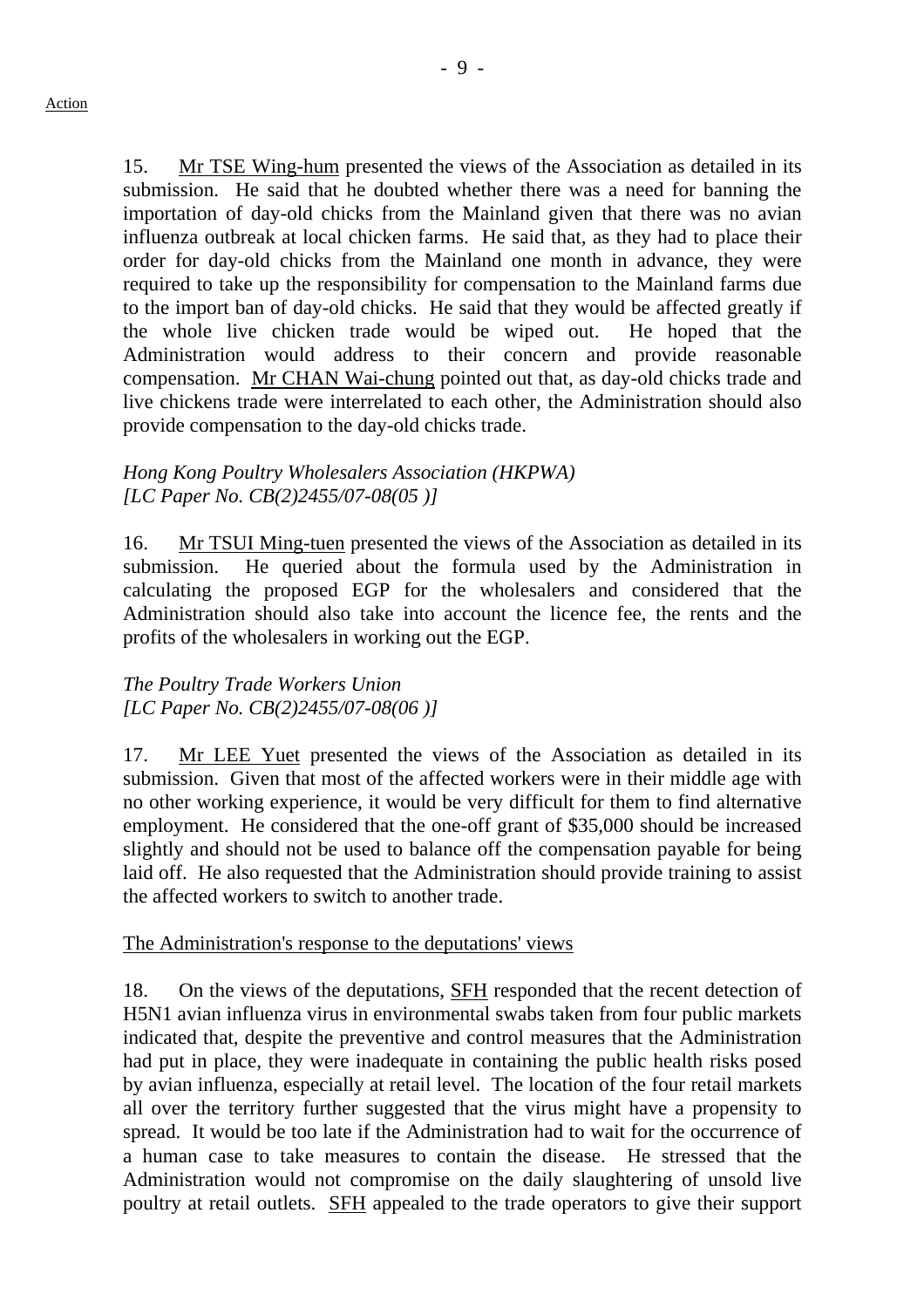and to be understanding in respect of implementing the new requirement of "no overnight live poultry " when live chicken sales resumed on 2 July. He also hoped that the trade would continue its discussion with the Administration on the proposed EGP.

19. On the Chairman's question as to whether there would be any EGP provided to the operators and workers of the day-old chicks and chicken feed trades, SFH explained that, in principle, EGP would only be offered to the farmers, wholesalers, retailers, transporters and workers who were affected directly by the avian influenza outbreak. He said that this was the rationale that the Administration had adopted in working out EPG proposals in 2004 and 2005. He considered that this policy should be maintained.

#### Banning of overnight stocking of live poultry at retail outlets

20. In response to Mr Albert CHAN's enquiries about the scrutiny period of the Amendment Regulation which was subject to the negative vetting procedure, Assistant Legal Adviser 4 (ALA4) explained that, under section 34 of the Interpretation and General Clauses Ordinance (Cap. 1), an item of subsidiary legislation which was published in the Gazette was to be tabled in the Legislative Council at the meeting immediately following its publication. The scrutiny period referred to the 28 days immediately following the day on which the subsidiary legislation was tabled. In respect of the Amendment Regulation gazetted on 27 June 2008, it would be tabled at the Council meeting on 2 July 2008, and the 28 day scrutiny period would expire on 15 October 2008. During the scrutiny period, a motion could be moved to amend (including to repeal) the subsidiary legislation or to have the period extended. Notice of a motion to amend (including to repeal) an item of subsidiary legislation subject to negative vetting procedure was to be given not less than five clear days before the relevant Council meeting, unless the President dispensed with such notice.

21. Mr Albert CHAN said that, as he was greatly dissatisfied with the Administration's way of handling the matter, he had already given notice of moving a motion to repeal the Amendment Regulation at the Council meeting on 9 July 2008. He commented that the Administration should locate the source of infections and provide solid evidence to support its claim for the imminent need to implement the new requirement of "no overnight live poultry " at retail outlets. He considered that the Administration should step up its efforts to combat smuggling of live chickens. Mr CHAN pointed out that he had already put forward a proposal in respect of measures to separate live poultry from humans including the implementation of daily cleansing at retail outlets to the Administration for consideration a few years ago when there was an avian influenza outbreak in Hong Kong. He criticized that the Administration failed to take any actions to follow up his suggestions over the past years.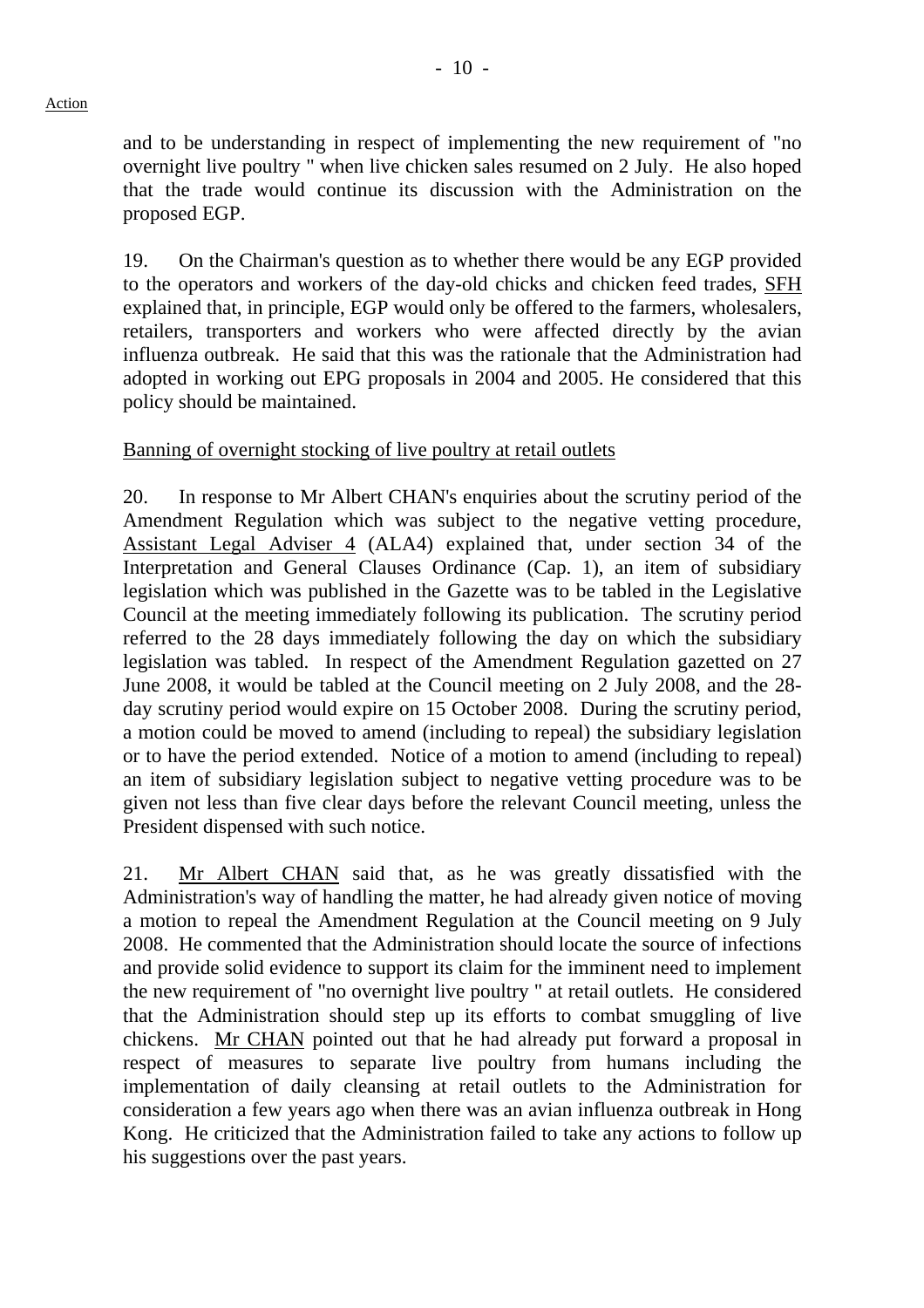22. Mr WONG Yung-kan said that he was deeply saddened by the way the Administration had handled the incident of the detection of H5N1 avian influenza in public markets. He was gravely concerned that the introduction of the compulsory banning of overnight stocking of live poultry at retail outlets would be detrimental to the whole live poultry trade in Hong Kong. He further said that many of the live poultry farmers, traders and workers would become unemployed as a result of the Administration's move to implement the new daily slaughtering requirement at retail level.

23. The Chairman also questioned about the effectiveness of banning overnight stocking of live poultry at retail outlets as a measure to prevent the possible spread of avian influenza virus by smuggled chickens.

24. In response to members' views, SFH reiterated that H5N1 avian influenza virus was found in the environmental swabs collected at the four public markets and the detailed studies of the genetic sequencing of the virus showed that the virus was originated from the same source and of the same strain. This was already a sign indicating that there was a spread of virus in the markets. There was an imperative need to enhance the measures to arrest any possible spread of avian influenza virus in Hong Kong in order to reduce the risks of human infection of avian influenza. SFH said that the Administration was well aware of the difficulties of the trade but daily slaughtering of unsold live poultry at retail level was a feasible option that could safeguard public health. It could also help combat the smuggling of live chickens. DFEH supplemented that the Administration had discussed with the trade about the proposal of prohibiting overnight stocking of live poultry at retail level from mid 2002 until March 2003. However, in view of the strong objection form the trade, the Administration had subsequently decided to add one more market rest day to enhance the hygiene of markets. FEHD also stepped up market inspections and enhance licensing conditions/tenancies to require poultry licensees/tenants to meet with the hygiene requirements.

25. Ms CHAN Yuen-han said that Members belonging to the Hong Kong Federation of Trade Unions (HKFTU) would not object to the implementation of the new requirement of "no overnight live poultry " at retail outlets. However, she was dissatisfied that the Administration used the reason of safeguarding public health as a justification for implementing the new requirement.

26. The Deputy Chairman said that he was supportive of the implementation of the new requirement at retail level. According to the findings of a public opinion survey on the implementation of daily slaughtering of unsold live poultry conducted by the Democratic Party (DP) during the period of 16 to 19 June 2008, 60% of respondents supported the implementation of the new measure. About 70% of respondents indicated that they wished that there were live chicken sales at retail outlets. Around half of the respondents accepted that the sale of live chickens would be ceased immediately on the ground of public health. In the light of the results of the public opinion survey, he reminded the Administration that a proper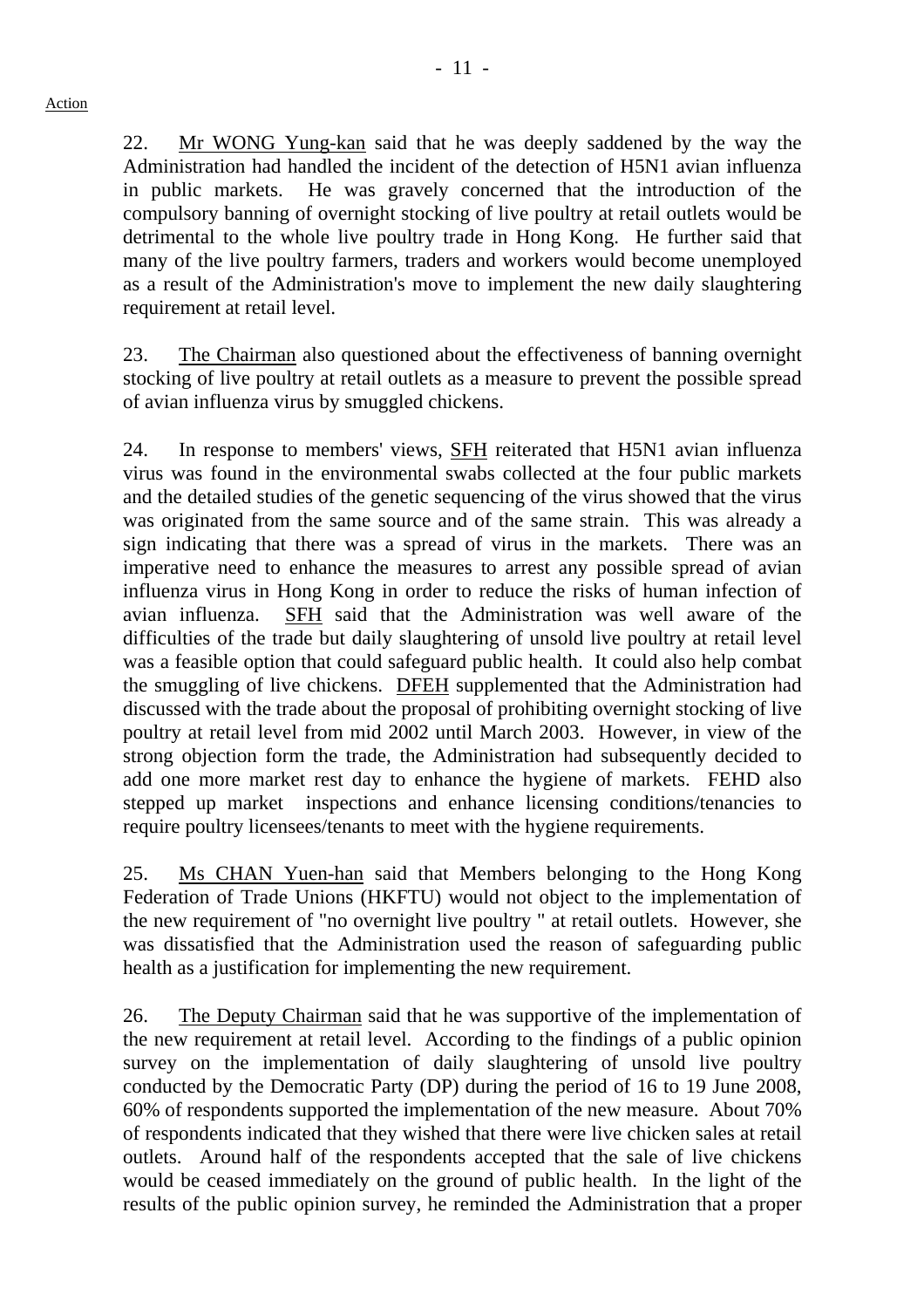balance should be struck between safeguarding public health, views of the public and the interests of the trade.

27. Both the Deputy Chairman and Mr Albert CHAN shared similar view that the Administration should work out complementary measures to facilitate the implementation of the new measure. They urged the Administration to work out complementary measures to facilitate live poultry wholesalers, retailers and transport operators to run their business under the new mode of operation, such as allowing delivery service to be arranged from the wholesale market to retail outlets on a need basis (i.e. more than one delivery of live chickens per day). DFEH responded that the Administration would not restrict the number of deliveries from wholesale market to retail outlets and it would be individual traders' decision and arrangement between wholesalers and retailers on the number of deliveries. DAFC advised that, hitherto, the wholesalers would have completed their sale of all their live chickens to the retailers and the chickens would have left the wholesale market, before 7:00 am everyday. The Administration would not prohibit the wholesalers and retailers from arranging more than one delivery per day. However, the Administration would monitor closely the daily throughput in the wholesale market to ensure that there was no over-stocking which might pose a public health risk and environmental hygiene problem.

28. In response to the Chairman's question as to whether the transporters could do more than one-delivery from wholesale market to retail outlets, Mr WONG Takleung of KPTPA said that the transporters could not do so because they were not allowed to stop their vehicles and unload the live poultry in prohibited and restricted zones in the afternoon. Mr TSUI Ming-tuen of HKPWA said that, even if retailers could arrange those self-employed lorry drivers to make another delivery in the afternoon, it might not be economically viable for retailers to do so.

29. Mr TAM Yiu-chung expressed concern as to whether the trade had been provided with clear guidelines on the implementation of daily slaughtering of unsold live poultry at retail outlets. In response, DFEH said that the district offices of FEHD had already arranged a briefing to help retail traders understand the new requirements under the law. He said that the requirements were simple and the Amendment Regulation provided that permittees with permission to sell live poultry (including public market stall tenants and FPS licensees) must slaughter any live poultry remaining in their stalls/shops by 8:00 pm everyday. Live poultry would not be allowed at such premises from 8:00 pm to 5:00 am. He added that this had taken account of the opening hours and operational requirements of poultry retail outlets, and the retail traders could continue to do the cleansing work after 8:00 pm as long as no live poultry was on the retail premises.

Live chicken supply at retail level

30. The Chairman, Mrs Selina CHOW, Ms CHAN Yuen-han and Mr Albert CHAN expressed concern that the withdrawal of a majority of live poultry retailers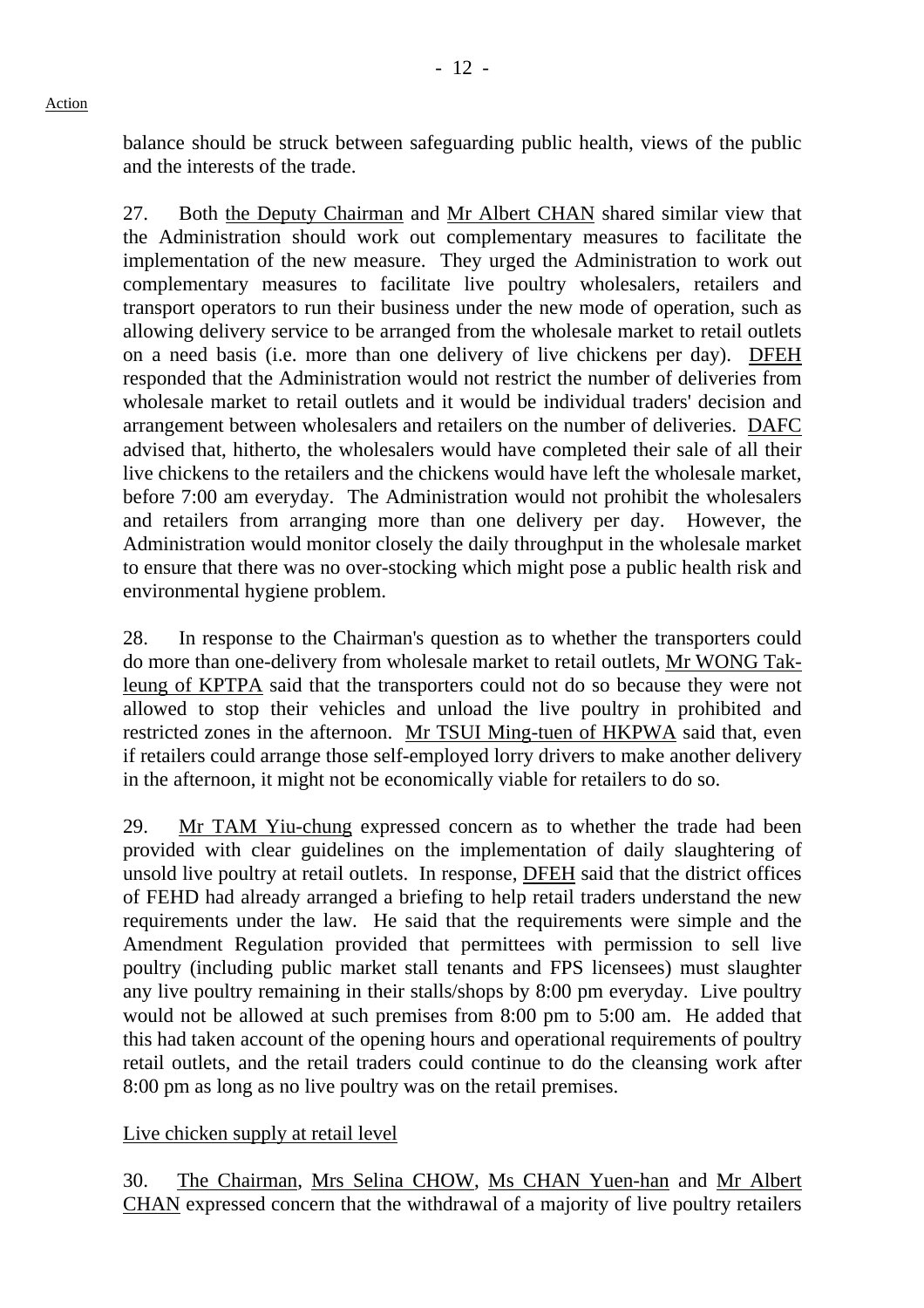from the market would force local farmers and wholesalers to cease their operation, and, as a result, live chickens would no longer be available in the market. They pointed out that that Hong Kong people had a preference for freshly slaughtered chickens and the status of Hong Kong as a food paradise would also be jeopardized if no such chickens were made available. Both Ms CHAN Yuen-han and Mrs Selina CHOW pointed out that live chicken sales were also available in some overseas countries.

31. In response to Mrs Selina CHOW's enquiry about live chicken sales in overseas countries, Mr TSUI Ming-tuen of HKPWA, Mr Tommy HUI of FPWA and Mr Peter WONG of WPSA (Hong Kong Branch) said that, to their knowledge, there were live chicken sales in the China Towns in New York and San Francisco of the United States and Toronto of Canada.

32. SFH explained that, while there might be a small number of individual live chicken stalls in the markets of some urban cities in some overseas countries, it was rather rare to have large-scale live chicken supply in markets in the cities in North America and Europe. Given that Hong Kong was a densely populated city and public market stalls/fresh provision shops (FPSs) were in close proximity to housing estates, live chicken sales in markets would pose a high risk of avian influenza infection to the public. SFH also pointed out that, in the past few years, there were several incidents of avian influenza outbreaks and human infections on the Mainland and live chicken imports had to be suspended because of these incidents. Against this background, the banning of overnight stocking of live poultry at retail outlets was considered the most feasible option to guard against avian influenza in Hong Kong. He, however, stressed that live chicken supply should be ceased at retail level in the long run for the sake of protecting public health. SFH added that, if there were about 10% retailers remaining at retail level, the Administration would study and adjust suitably its development plan for central slaughtering and consider how to assist the trade to switch to the mode of operation under central slaughtering.

33. Mr WONG Yung-kan asked whether the Administration would facilitate the farms to implement "through train" mode of live chicken supply (i.e. dispatching live chickens from farms directly to the retail outlets). SFH responded that it would be a commercial decision for farmers to decide on.

34. On the Administration's response, the Chairman asked how and whether local live chicken farms were allowed to dispatch live chickens to retail outlets if all the live chicken wholesalers ceased to operate their business. DAFC responded that, under the existing licensing regime, local farms were required to dispatch their chickens to the wholesale market. On the other hand, DFEH also pointed out that farms would be required to apply for FPS licence for selling and slaughtering live poultry at retail outlets if farms were allowed to sell live chicken on site. As that the Administration was now offering buyout package to live poultry retailers for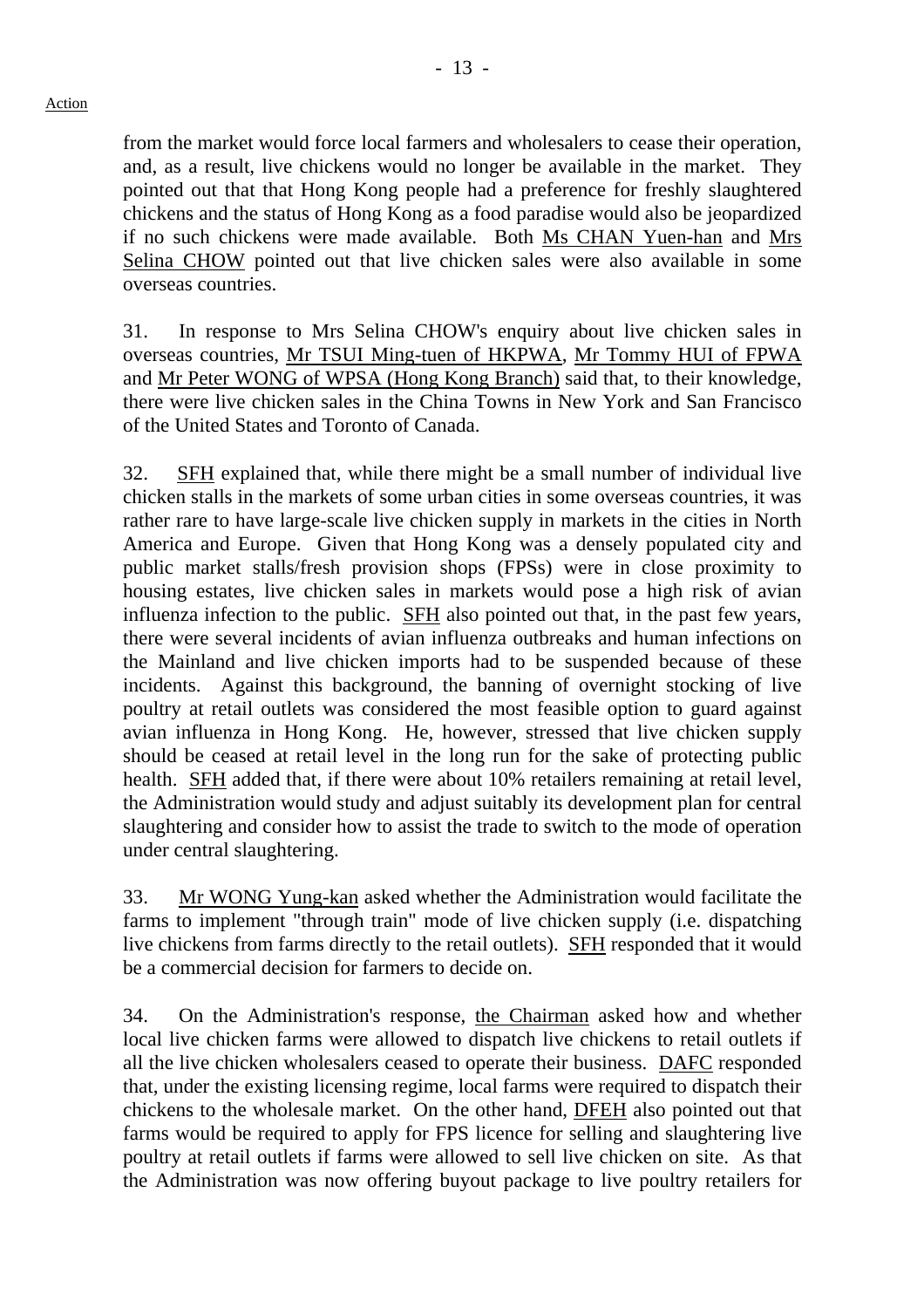the surrender of their licences/tenancies, the granting of new permission to sell live poultry at farms would create policy inconsistency and confusion to the public.

35. Mr TAM Yiu-chung said that, if the number of remaining chicken farms was not large and "through train" mode of live chicken supply could be implemented, it would no longer be economical to implement central slaughtering in Hong Kong. SFH responded that segregation of live poultry from humans was the long term policy objective of the Administration in safeguarding public health and eliminating the risk of avian influenza outbreaks in Hong Kong. Following the prohibition of overnight stocking of live poultry at retail level and, if many traders chose to leave the live poultry trade and there was an increased public preference for chilled and frozen chickens, it might no longer be economically viable to build a large-scale poultry slaughtering and processing plant in Hong Kong. In the light of this, the Administration would revisit its plan to develop a poultry slaughtering and processing plant in Hong Kong, and study whether there were any other alternatives that only freshly slaughtered chickens, not live chickens, would be supplied at retail outlets.

Proposed buyout package for the live poultry trade

36. The Chairman, the Deputy Chairman, Mr TAM Yiu-chung, Mr WONG Yung-kan and Ms CHAN Yuen-han expressed similar view that the Administration should be more flexible as far as the triggering percentage was concerned. They considered that there was no need to set the percentage strictly at 90% and called on the Administration to lower the triggering percentage of the number of retailers and allowed some flexibility in deciding to offer the proposed buyout package to the entire trade. Mr WONG Yung-kan asked whether the Administration would consider increasing the amount of EPG of the buyout package to the traders, farmers and transporters if it turned out that less than 90% retailers opted for the buyout package.

37. SFH responded that the Administration would keep in view of the responses of retailers and review the overall situation if the 90% triggering percentage was not reached.

38. On the Deputy Chairman's concern as to whether those wholesalers and retailers who chose to continue to stay in the live poultry trade would receive any EGP when central slaughtering was to be implemented in future, SFH clarified that, should central slaughtering be implemented in 2011-2012 and the live trade operators had to cease their business permanently, the Administration would offer EGP to the affected live poultry operators. However, the Administration would only use the rate adopted in the VSS launched for the live poultry trade in 2004 and 2005 and adjust it by an inflation factor.

39. On the EGP offered to the farms, the Chairman said that he considered that the value of goodwill and brand of the farms should be taken into account in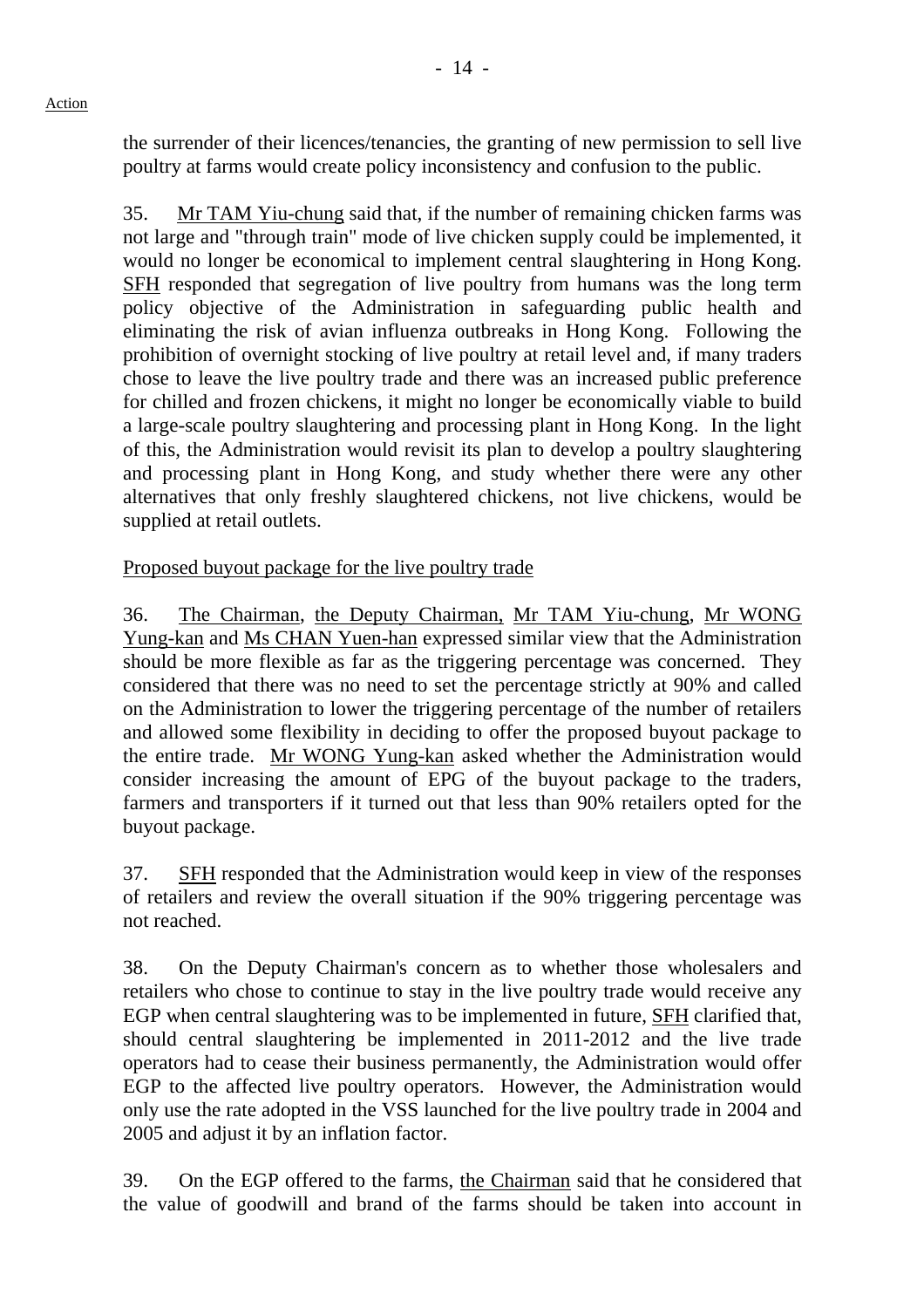calculating the package. He shared the view of the representative of the wholesaler association that a flexible approach should be adopted by the Administration in working out the EGP to them. As regards the concerns raised by the day-old chicks and chicken feed trades, the Chairman considered that day-old chicks and live poultry chicken feed were also part of the live poultry chain supply and their business would be inevitably affected if farmers, wholesalers and retailers ceased their operations. He requested that the Administration should consider providing compensation/financial assistance to them.

40. As regards the proposed one-off grant of \$35,000 to the affected workers, Ms CHAN Yuen-han was strongly of the view that the grant to these workers should be a separate budget item in the Administration's financial proposal for FC's approval. The one-off grant should not be used to set off with the actual severance payments and the gratuities made, in accordance with the provisions of the Employment Ordinance (Cap. 57), by their employers. She also suggested that the relevant registered trade unions could assist to certify the workers' status. Having regard to the fact that the affected workers might not be able to switch to another trade within a short time frame, she considered that the Administration should consider increasing the amount of one-off grant to about six-months' salary.

41. In response, DFEH confirmed that the proposed one-off grant would be a separate budget item in the Administration's financial proposal for FC's approval. He pointed out that it was the responsibility of an employer to meet his obligations towards his employees. The employer had a legal responsibility to pay any laid off employees the wages and other benefits provided for under the Employment Ordinance and the employment contract. As regards Ms CHAN's suggestion of increasing the one-off grant to the affected workers, DFEH explained that, given that the amount was equivalent to about three months' average salary of a semiskilled worker according to the pay statistics in 2007 (i.e. about \$11,700 per month), the proposed grant of \$35,000 was already a generous offer.

42. On Ms CHAN Yuen-han's question about the documentation required to support the workers' employment status, DFEH responded that the documentary evidence to be provided by workers to support their claim in employment in the live poultry trade could be Mandatory Provident Fund records, employment contracts, or salary payment records, etc. If no documentary proof could be provided to ascertain the worker's employment status, he and his employer could make a declaration confirming the worker's employment. At the request of Ms CHAN Yuen-han, the Administration undertook to provide such information in its proposal to FC.

43. In response to the Chairman's enquiry, Ms CHAN Yuen-han said that she reserved her position on the financial proposal as she would need to discuss with other Members belonging to HKFTU before making a decision whether to support the Administration's financial proposal. Mr WONG Yung-kan said that he had

Admin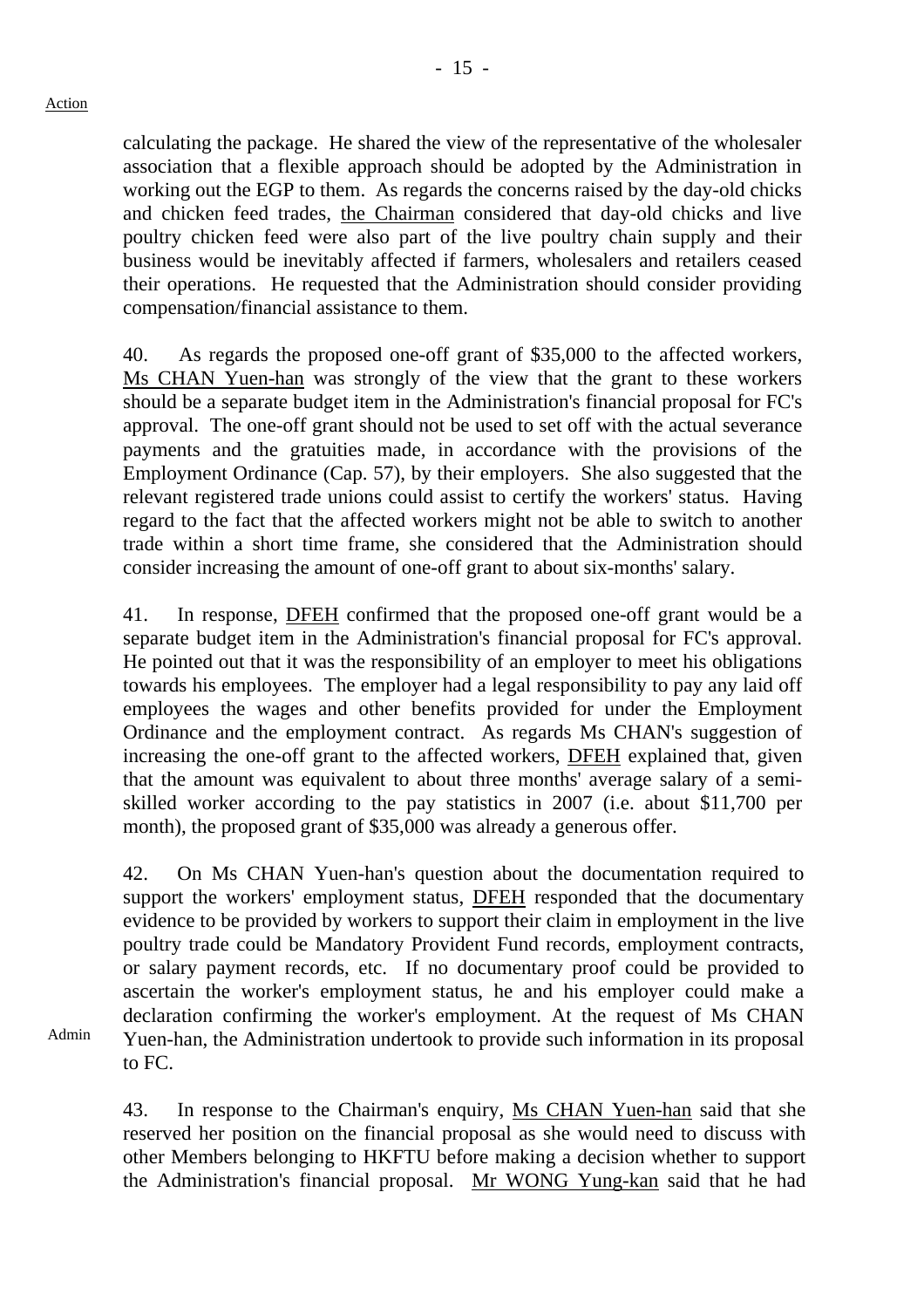44. In concluding the discussion, the Chairman said that Members belonging to the Liberal Party would not object to the Administration submitting its financial proposal to FC for approval. He noted that Members belonging to DP, Democratic Alliance for Betterment of Hong Kong and Progress of Hong Kong and HKFTU also did not raise objection to the Administration's submission of its financial proposal to FC meeting on 4 July 2008. He urged the Administration to take note of Members' views and suggestions in respect of the proposed EGP to the live poultry trades and the one-off grant to the affected workers.

## Other issues discussed

## *Mature chickens at local farms*

45. Mr WONG Yung-kan said that there were about 400 000 chickens at local farms which had already passed the average marketable age. He asked how the Administration would assist farmers to dispatch these mature chickens to markets for sale if no wholesalers and retailers would operate on 2 July 2008. SFH pointed out that, given that the market value of these 400 000 chickens would be relatively lower than those of marketable age when they were dispatched to the retail outlets on 2 July 2008, the Administration proposed to offer the local farmers \$30 per chicken for these chickens to provide some relief to farmers. SFH also explained that there was no public health reason for prohibiting live chicken imports from the Mainland after 2 July 2008. However, the Administration had already reflected the views of the trade to the Ministry of Commerce and the General Administration of Quality Supervision, Inspection and Quarantine that, when the markets resumed live chicken sales on 2 July 2008, the demand of live chickens might not resume to the previous level instantly.

## *Public markets managed by FEHD*

46. Mr WONG Yung-kan pointed out that all the incidents of detection of H5N1 avian influenza virus were found in the public markets managed by FEHD. He considered that FEHD should be held responsible for the incidents. The Chairman also expressed similar view and pointed out that there was no detection of H5N1 avian influenza virus at the private markets or the markets under the Link Management Limited since the first avian influenza outbreak in 1997. He was of the view that the relatively large number of live poultry stalls at FEHD's public markets might be the cause of the spread of avian influenza infection in public markets and suggested that the Administration should consider reducing the number of live poultry stalls in public markets.

47. Mr Albert CHAN also shared similar view with Mr WONG Yung-kan and the Chairman. He considered that the design of public markets should be improved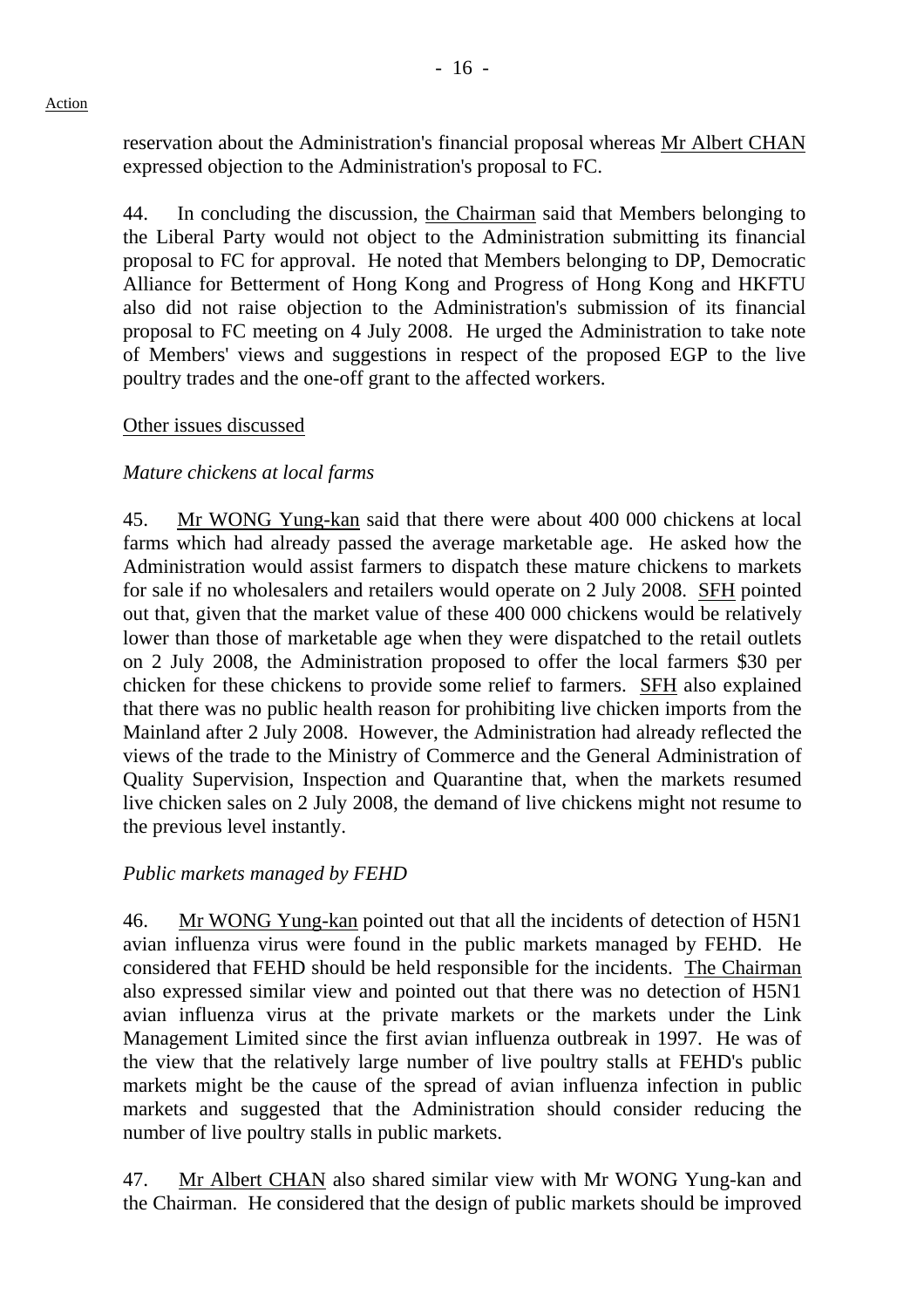and reconfigured to complement the current hygiene requirements for separating live poultry from humans.

48. DEFH explained that, after the environmental swabs taken at Po On Road Market was found with virus on 7 June 2008, FEHD had taken environmental swabs at all public markets managed by FEHD and virus was detected in the samples in other three public markets. No environmental swabs were taken at any FPSs. It was thus only natural that H5N1 virus was only detected in FEHD markets. DFEH further explained that, amongst the four public markets detected with virus, three of them had been installed with air-conditioning system. Only Po On Road Market had not been installed with air-conditioning system. This went to show that, contrary to the suggestion of some people, the outbreak was not caused by the lack of air-conditioning or ventilation. On the number of live poultry stalls in public markets, he said that, on average, there were only four live poultry stalls in each public market. So any assertion that the H5N1 outbreak was caused by FEHD markets having too many poultry stalls did not stand up to scrutiny. As regards the design of public markets, DFEH advised that all the public markets built after the establishment of FEHD in 2000 had been designed with individual poultry scalding facilities.

49. Mr Albert CHAN pointed out that the closing of business of live poultry stalls at public markets would have great impact on the business of other stalls in the markets. He queried whether the Administration had made any impact assessment study. He considered that the Administration should provide compensation to the stalls in the public markets if their businesses were affected by the withdrawal of live poultry stalls from public markets.

50. DEFH responded that, as compared to the total number of stalls of some 11,000 leased out in public markets, the number of live poultry stalls was only 260. In the light of this, it was not expected that the attractiveness of pubic markets to shoppers would be undermined significantly as a consequence of unavailability of live poultry stalls.

51. In response to Mr WONG Yung-kan's request for the Administration's undertaking to conduct a study of the impact on the public markets, SFH said that, given that the deadline for the retailers to apply for EGP by surrendering their licences/tenancies would be 24 July 2008 whereas the time limit for the farmers, wholesalers and transporters would be 24 September 2008, it would be premature at this stage to predict whether there would be any impact on the business of the stalls in public markets.

Motion for the adjournment debate

52. The Chairman proposed that an adjournment debate be held at the Council meeting on 2 July 2008 to allow Members to discuss the issue of predicament faced by the live poultry trade. He said that the issue was urgent as the trades concerned